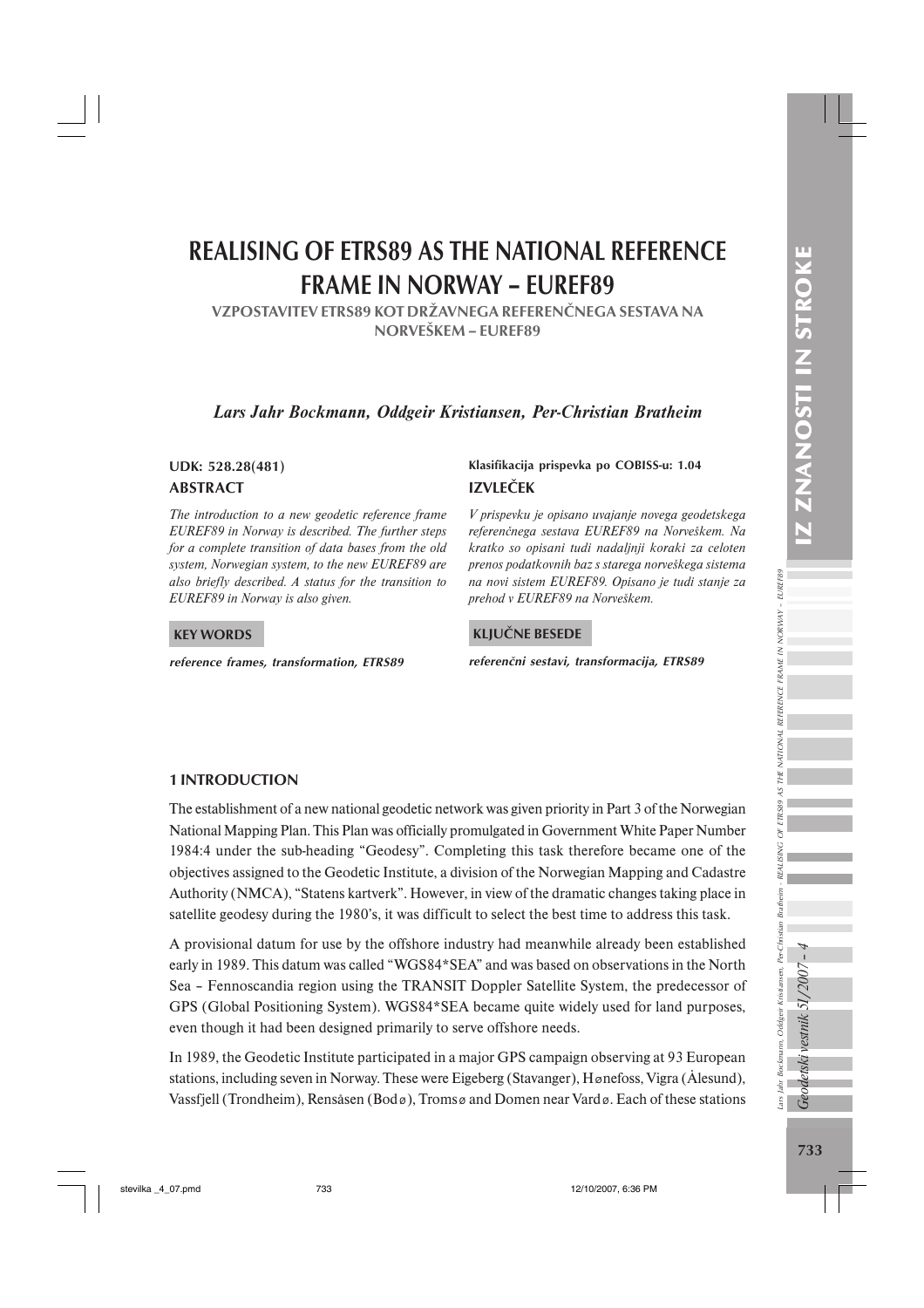IZ ZNANOSTI IN STROKE 734 *Geodetski vestnik 51/2007 – 4* IZ ZNANOSTI IN STROKE was already, or has since been, connected to the national First Order Triangulation Network.

Meanwhile, at the EUREF Commission meetings in 1991 and 1992, it was recommended that the EUREF89 Reference System should be used as the European geodetic datum in the same way as the North American Datum 1983 (NAD83) had become accepted in North America.

Post-processing of the 1989 observation data was completed by two independent computing centres, which subsequently reported to the EUREF Commission, a sub-commission of the International Association of Geodesy (IAG). Solutions prepared by the Bern University Computing Centre were used as a basis for final adjustments, which were then accepted in the summer of 1992. The National Mapping Authority subsequently decided to establish EUREF89 as an official national geodetic datum from 1 January 1993. The objective then was that this datum would replace both of the existing datums, NGO1948 that had been used for technical and large scale mapping series, and ED50 that had been used for topographic and geographical mapping.

The EUREF Commission, however, recognising technical developments, arrived at a significant recommendation in 1993/94. This was that the improvements in GPS with its international tracking networks and reference frames should be employed to further refine and adjust EUREF89. Accordingly, the Geodetic Institute agreed to plan for major GPS activities in the late summer of 1994. All of the original Norwegian EUREF89 stations, except Vassfjell, were re-observed and in addition connected to the SATREF stations. The permanent stations for navigational and geodetic purposes in Norway are called SATREF stations. Observations at the Vassfjell station were now found to be impossible due to electro-magnetic interference.

The EUREF-NOR94 GPS Campaigns formed the basis for the initial establishment of the required new geodetic framework for Norway. The receivers during this campaign were placed at each site for at least three days, and data were collected for twenty-four hours each day. These sites are called 3D stations or "Base Stations". Later campaigns observing for 4–8 hours at stations in between the base stations resulted in so-called "Main Stations". These two kinds of stations comprise what is called the "Stamnett" in Norway. The terms "3D Station" and "Main Station" are used in the context of the new Norwegian national geodetic network so that they are clearly distinguished from the stations in the existing classical triangulation network, especially in respect to the methods used to determine their respective coordinates.

EUREF89 is thus the name of the new geodetic datum for Norway. However, in view of the very high accuracies now available from world wide satellite observations, these new stations' coordinates will eventually become imprecise due to tectonic plate motion, and in Scandinavia, post glacial rebound. EUREF89 must therefore be clearly understood to be a statement of the positions of the measured stations as they were at the beginning of 1989. Regional drift and land up-lift is of course being continually monitored for scientific purposes, and, with this knowledge, future measurements can be corrected back to the 1989 epoch.

Practical positioning in the Norwegian area will in future be relative to the Stamnett, where the station coordinates are computed in the geodetic datum EUREF89. These coordinates will now

Lars Jahr Bockmann, Oddgeir Kristiansen, Per-Christian Bratheim - REALISING OF ETRS89 AS THE NATIONAL REFERENCE FRAME IN NORWAY – EUREF89

ann, Oddgeir Kristiansen, Per-Christian

ars Jahr Bockma

Geodetski vestnik 51/2007 - 4

Bratheim - REALISING OF ETRS89 AS THE NATIONAL REFERENCE FRAME IN NORWAY

 $-$  EUREF89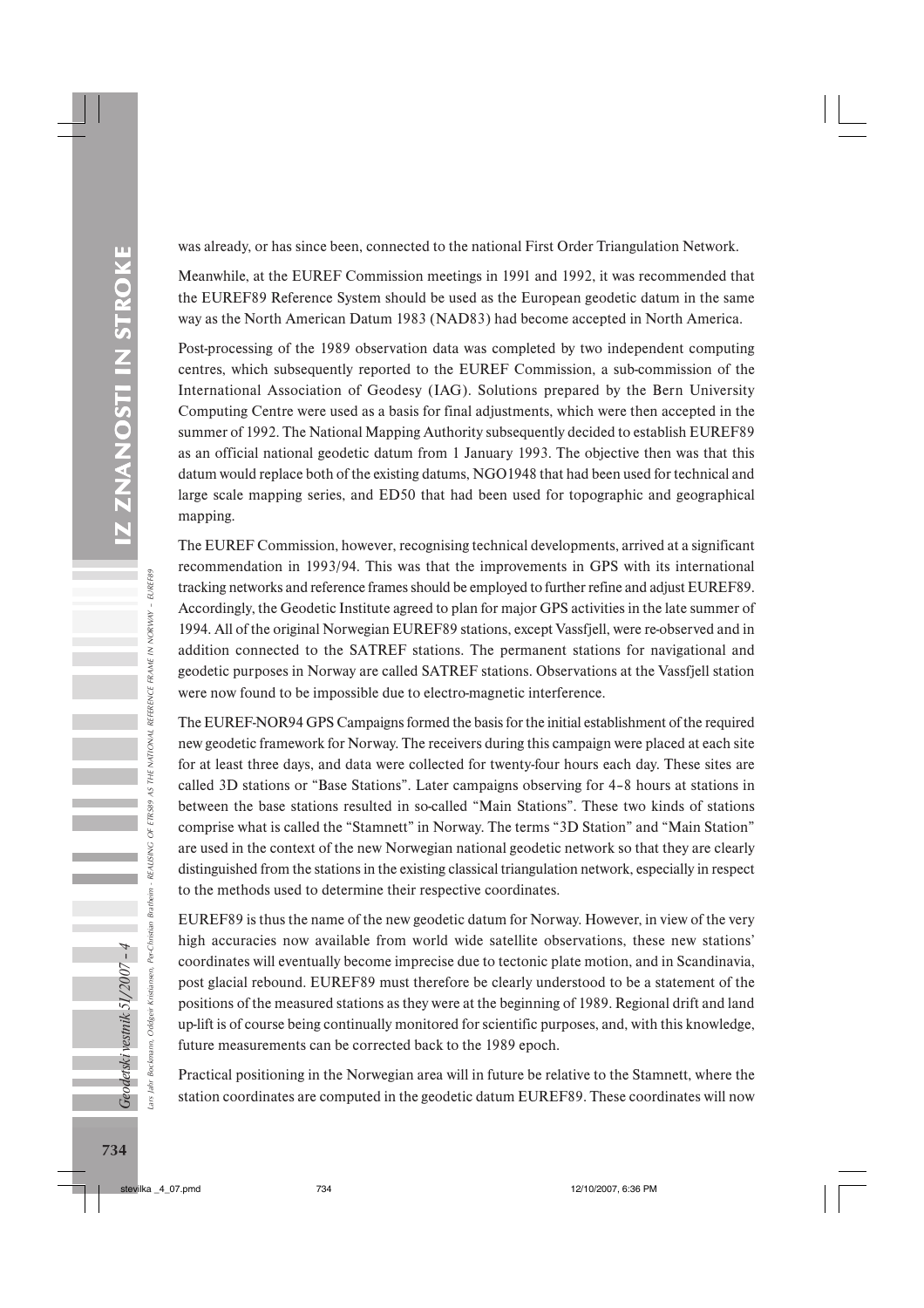remain unchanged for the foreseeable future. This means that coordinates which are computed for future Stamnett stations will also remain unchanged.

## 2 GPS CAMPAIGNS 1994–95

The work of creating the Stamnett began with the selection of the 3D Stations that would be occupied in 1994. These were negotiated and agreed on with the Flight Inspection Section (FIS) of the Norwegian Civil Aviation Administration (CAA (Norway)), and with the Directorate of Public Roads (DPR).

Detailed site requirements were issued well beforehand, while the Geodetic Institute designed how each station would be monumented in terms of foundations and type of fine mark. Some 70 marker bolts were produced by the Institute's workshops for this purpose. Each bolt was threaded so that a GPS antenna could be screwed onto it, thereby ensuring forced and repeatable centring.

Reconnaissance to select stations were carried out together with CAA (Norway) and NRD. The efforts at co-ordination had the additional benefit that the local authorities and CAA (Norway) offered to participate at their own expense in the actual station construction work. They also agreed to assist with the actual observation programs.

From the geodetic viewpoint, it was an absolute requirement that all stations would be built on bedrock, while there were clear needs for accessibility, security and a clear horizon at each station. Those who had previous knowledge of the areas made many excellent suggestions, and every effort was made to arrive at the most appropriate compromise solution in all cases. The final selections were made jointly by representatives from the Geodetic Institute, and from local authorities. Detailed building specifications and the necessary special bolts were of course provided to the points of contact at the NRD's offices and the county mapping offices as appropriate, for assistance in station construction work.

A total of 11 SNR-8100 TurboRogue GPS receivers with Dorne & Margolin T antennas were used during the first EUREF-NOR Campaign in 1994. These were borrowed from UNAVCO in USA. The receivers, together with the necessary associated equipment, were used to observe at 3D stations in a total number of 63.

The observation program for 3D stations continued the following year in the EUREF-NOR95 campaign lasting from late August to early October 1995. In this campaign 51 stations were included.

During the 1995 season, however, only eight TurboRogues were available, all of them coming from the Geodetic Institute's own resources. As in the previous year, the same Dorne & Margolin GPS antennas and observation procedure were used, and the observation time at each station was three days, 24 hours a day, starting at 00 GMT day one.

Apart from a few small changes, the whole observing campaign was completed according to plan. Station moves took place on schedule, with only few exceptions. The moves worked well in all but three cases where, for a variety of reasons, the receivers were not initialised until the Lars Jahr Bockmann, Oddgeir Kristiansen, Per-Christian Bratheim - REALISING OF ETRS89 AS THE NATIONAL REFERENCE FRAME IN NORWAY – EUREF89

Bratheim - REALISING OF ETRS89 AS

tars Jahr Bockmann, Oddgeir Kristiansen, Per-Christian I<br>**Geodetski vestnik 51/2007 – 4** 

THE NATIONAL REFERENCE FRAME IN NORWAY - EUREF89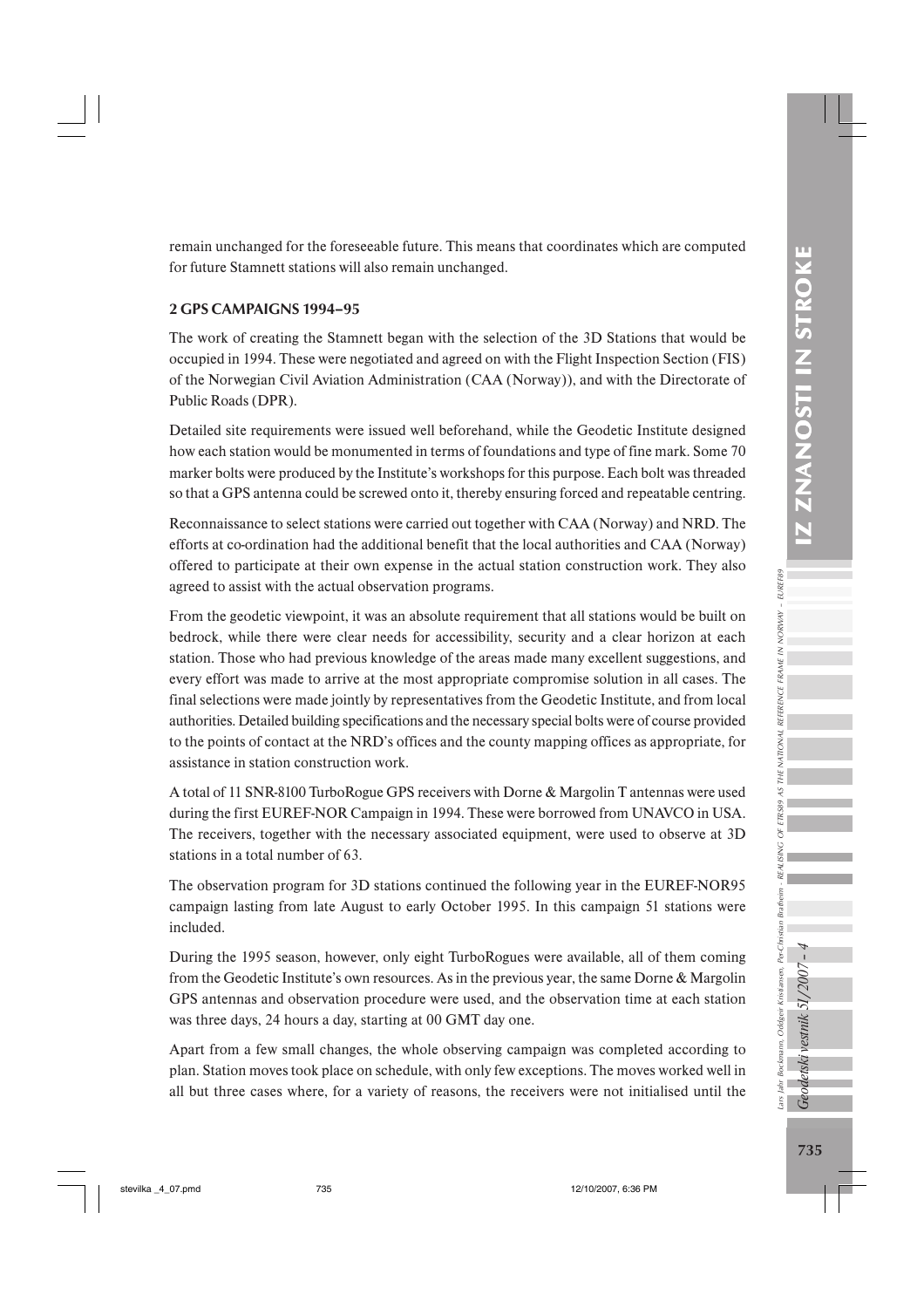following morning.

Equipment losses during the campaign were very small, only two compasses and a flashlight were found to be missing. More importantly, none of the small TurboRogue flash-cards were lost, implicitly indicating that none of the recorded observations were lost in transit between the observing sites and the point of downloading. Finally, the co-operation in the field between the various agencies involved went remarkably well.

TurboRogue receivers are arranged so that the observed data is recorded on flash-cards in the Turbo Binary format. The normal procedure then is for the data to be read into a PC. During the campaigns, data was read to a PC as near to the station as practicable for onward transfer by diskette. Otherwise, the flash-cards were used as the delivery medium. In some cases, it was possible to download the observed data to the Geodetic Institute through the county mapping offices' computer network. On arrival at the Institute's computers, the data were later converted into RINEX format.

Throughout the campaigns, observed data were recorded at 30 second sampling intervals, and with an elevation cut-off angle of 15 degrees.

It has already been mentioned that the object was to establish a new national reference frame, EUREF89, in Norway. Therefore it was important to connect the new measurements to the already existing EUREF89 stations in Europe. Accordingly, tracking data from 12 European IGS stations were obtained from the IGS Data Center at JPL in USA, all in RINEX format. Similarly, the tracking data from seven SATREF and five SWEPOS stations were obtained in RINEX format.



*Picture 1: Base station in Northern Norway.*

## 3 REALISING EUREF89 IN NORWAY

Coordinates from 15 stations in Europe were held fixed for defining EUREF89 from the results of the 1989 campaign. Each of these stations was on the European Tectonic Plate, and they consisted of seven VLBI and eight SLR sites. ITRF90 was used as the reference frame, and the epoch was 1989.0 (1 January 1989). This reference frame was given the name ETRF89 (European

Geodetski vestnik 51/2007 - 4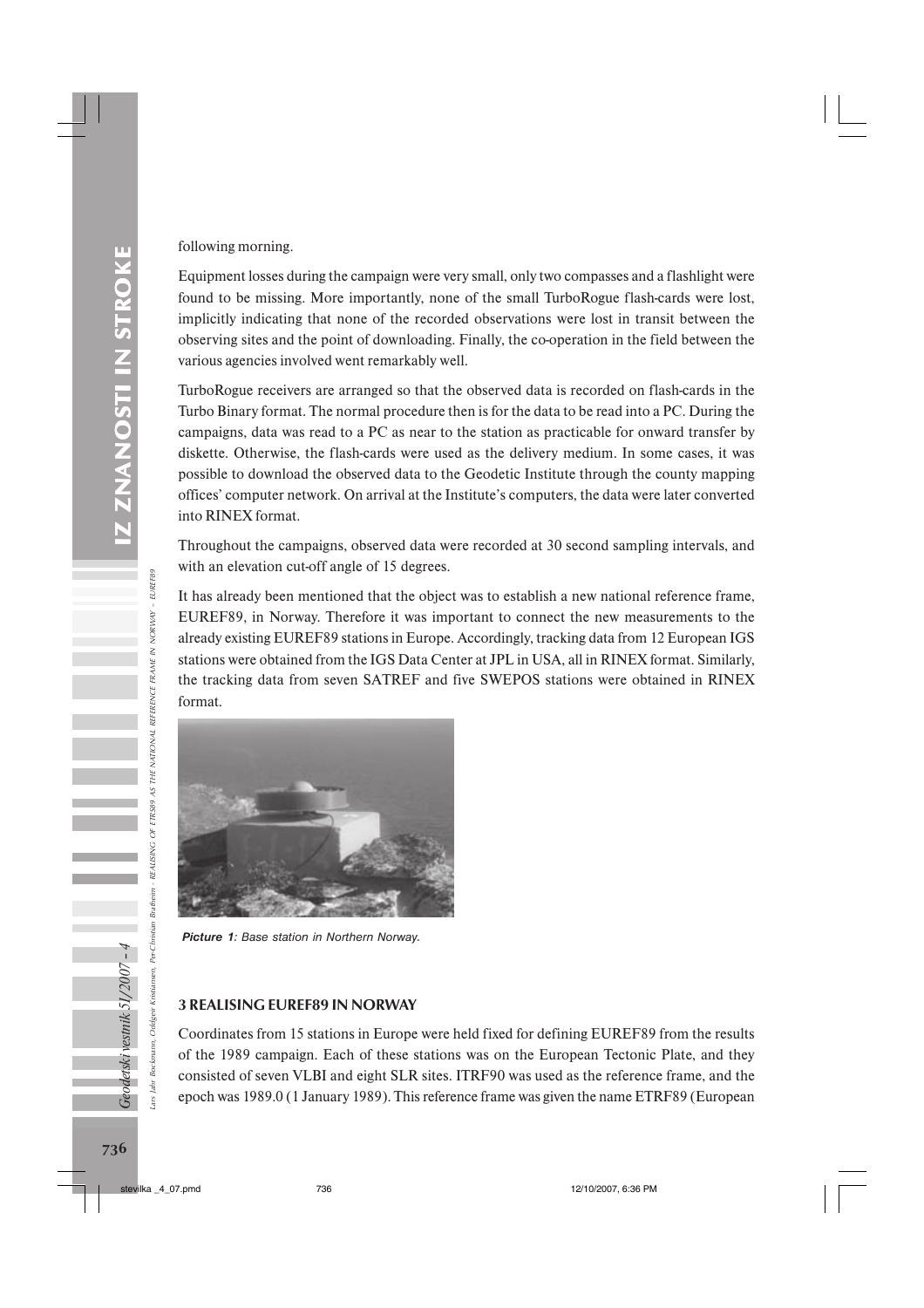Lars Jahr Bockmann, Oddgeir Kristiansen, Per-Christian Bratheim - REALISING OF ETRS89 AS THE NATIONAL REFERENCE FRAME IN NORWAY – EUREF89

THE NATIONAL REFERENCE FRAME IN NORWAY - EUREF89

Terrestrial Reference Frame 1989), and the associated reference system was called ETRS89 (European Terrestrial Reference System 1989).

The EUREF Commission (Boucher, 1994) recommended that the following procedure should be used to determine ETRS89, and to be able to include subsequent improvements both of GPS, international networks and the reference frame.

# 3.1 Compute the GPS data in ITRS at Epoch  $t_c$

The latest version of ITRF was used. After the EUREF89-NOR94 campaign it was ITRF93, therefore ITRF93 has been used as the IERS reference frame in all the campaigns to materialise EUREF89. This entails obtaining the ITRF coordinates at epoch  $(t_0)$  from the IERS. These are then updated to the observation epoch  $(t_c)$  using velocity components for the IGS stations that had been used for transforming from a free adjustment to the ITRF. The velocity components are obtained from the ITRF Velocity Field, and new coordinates are computed using:

 $X_{ITRF93}(t_c) = X_{ITRF93}(t_0) + V_{ITRF93}(t_c-t_0)$ 

## 3.2 Convert to ETRS89

This operation entails applying a systematic translation of the origin to ETRS89, but without altering the accurate ITRF scale. The EUREF Commission gives the following equation for this purpose (E=ETRF, I=ITRF):

$$
\begin{pmatrix} X \\ Y \\ Z \end{pmatrix}_{E} = \begin{pmatrix} x \\ y \\ z \end{pmatrix}_{t_c}^{I} + \begin{pmatrix} t_x \\ t_y \\ t_z \end{pmatrix} + \begin{pmatrix} 0 & -\dot{\theta}_z & \dot{\theta}_y \\ \dot{\theta}_z & 0 & -\dot{\theta}_x \\ -\dot{\theta}_y & \dot{\theta}_x & 0 \end{pmatrix} \cdot \begin{pmatrix} x \\ y \\ z \end{pmatrix}_{t_c}^{I} \cdot (t_c - 1989.0)
$$

The vector  $(t_x, t_y, t_z)$  gives the systematic translation of the origin here. The second part of the equation represents changes in the coordinates that have taken place in the period from January 1989 up to the time of observation resulting from tectonic plate movements.

When establishing the ITRF93 Velocity Field, the IERS used the latest geophysical tectonic plate model available – NUVEL-1A-NNR – for reference (Boucher, 1994). The rotation velocities tetadot correspond with the NUVEL-1A-NNR velocities corrected for the rotation velocity differences between ITRF93 and NUVEL-1A-NNR. The transformation parameters that were thus used in the conversion from ITRF93 to ETRS89 for the origin translation (t) and the derivatives of the rotations tetadot are given in Table 1.

|     |     |        | $\begin{bmatrix} t_x(cm) & t_y(cm) & t_z(cm) & \theta_x (0.001''/yr) & \theta_y (0.001''/yr) & \theta_z (0.001''/yr) \end{bmatrix}$ |      |         |
|-----|-----|--------|-------------------------------------------------------------------------------------------------------------------------------------|------|---------|
| 1.9 | 5.3 | $-2.1$ | 0.32                                                                                                                                | 0.78 | $-0.67$ |

*Table 1: Parameters used for transformation between ITRF93 and ETRF89.*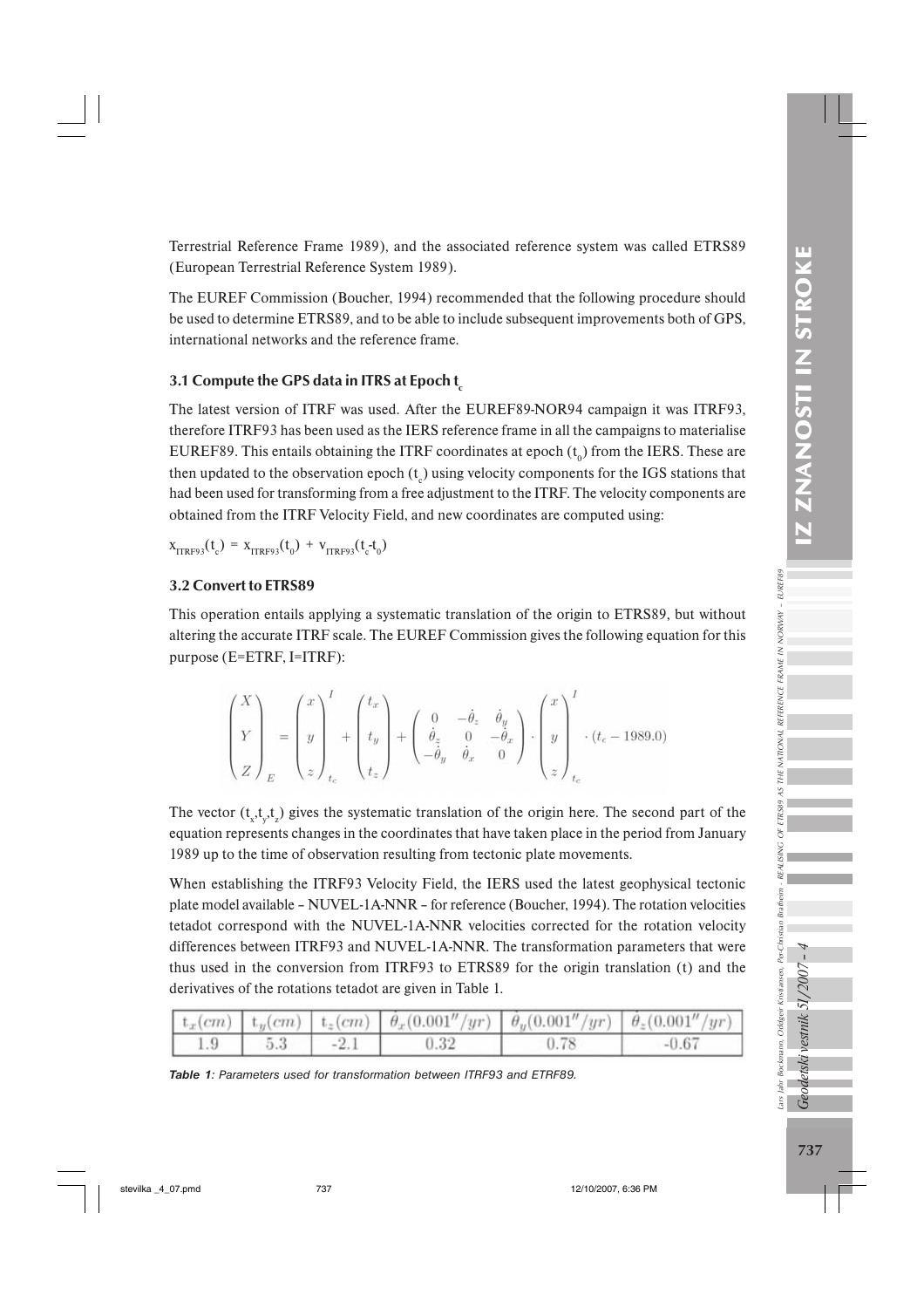#### 3.3 Correct to 1989.0

All that now remains is to bring the co-ordinates to the true EUREF epoch on January 1, 1989 by correcting for post-glacial movements of the European tectonic plate. Data analysis from permanent GPS stations between June 1996 and January 2003 and campaign based data from 1994 to 2002 shows a significant three dimensional movement of Scandinavia relative to European plate. The size of this movement was not known in 1994/95 when we realised EUREF89 in Norway, and was therefore not included. The needed final Epoch 1989.0 co-ordinates can be obtained from the following expression:

 $x_E(1989.0) = x_E(t_c) + v \cdot (1989.0-t_c)$ 

#### 4 ANALYSIS STRATEGY USED WHEN REALISING EUREF89 IN NORWAY

The results from the EUREF-NOR94 and EUREF-NOR95 campaigns were analysed based on a regional approach. Common to both campaigns, NOR94 and NOR95, are the use of precise GPS carrier phase and P-code pseudo-range measurements. In addition precise GPS ephemerides and GPS calculated Earth Orientation Parameters (EOP) value from one of the IGS analysis centres, namely NASA's JPL, were used. Data were processed with the JPL (Jet Propulsion Laboratory) GIPSY software.

In this regional analysis, IGS data from 14 sites in regional Europe were used together with the data from 11 mobile TurboRogue receivers at sites in Norway for the NOR94 data and 8 mobile TurboRogue receivers for the NOR95 data. In addition, data from respectively seven and five permanent tracking stations in Norway (SATREF) and Sweden (SWEPOS) were used. This provided a well distributed set of regional IGS sites from Ny-Ålesund, Svalbard in the north, Metsahovi, Finland in the east, Matera, Italy in the south-east and Mas Palomas on the Canary Islands in the south-west. The mobile receivers were placed at each site for at least three days, and data were collected for twenty-four hours each day. The GPS receiver type mounted on the European IGS sites was a mixture of TurboRogues and Rogues, and the antenna type was a mixture of Dorne  $\&$  Margolin T, R and B antennas. In the analysis the station coordinates were solved for using weak constraints (10 and 100 meters).

Conversion from the free network results to ITRF93 was by transformation of each day's solution separately. For each daily free-network solution inner constraints were applied to the covariance matrix leaving the coordinates unchanged (Heflin et al., 1992). Five European IGS sites (Ny-Alesund on Svalbard, Metsahovi in Finland, Wettzell in Germany, Madrid in Spain, and Matera in ° Italy) were used to estimate the transformation parameters. Statistical information from the transformed covariance matrix and the given standard deviations for ITRF93 were accounted for in this calculation. These selected sites define a strong geometrical network in Europe that can approximate a square of sites with Wettzell lying in the middle of Europe forming four triangles. All the mobile receivers lie in the two triangles in the north, which are Ny-Alesund, ° Madrid and Wettzell in the west, and Ny-Alesund, Metsahovi and Wettzell in the east. This ° implies that two of the IGS sites are very important sites in the materialization of EUREF89. These are Ny-Ålesund in the north and Metsahovi in the east.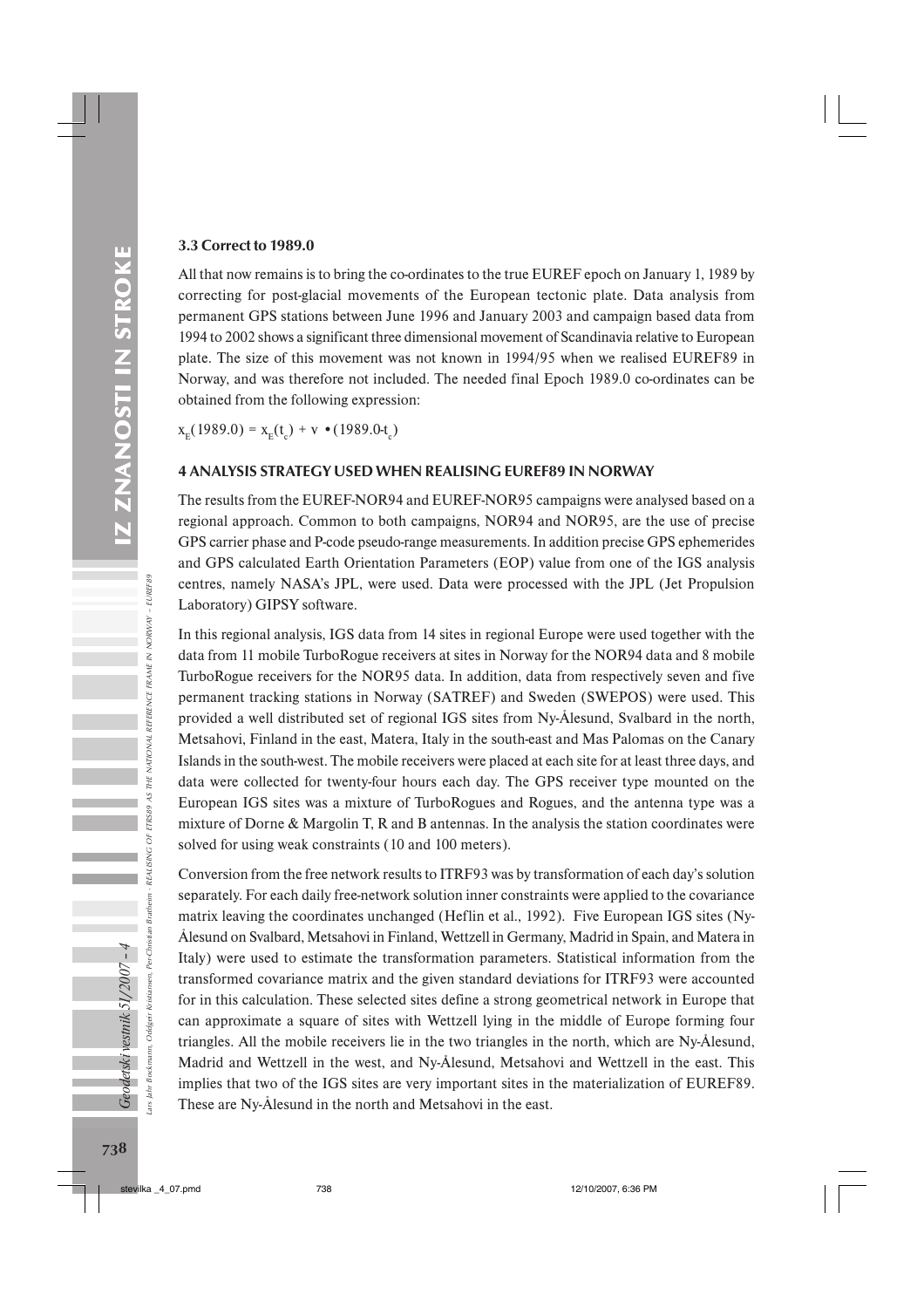# 5 FINAL ADJUSTMENT OF STAMNETT STATIONS

The final adjustment of the New Norwegian National Geodetic Network was carried out in May 1997. The coordinates computed for the Base Stations were used for fixed stations in the adjustments. This adjustment includes all the Main Stations in which measurements were carried out for 4–8 hours. Main Stations campaigns took place in primarily 1996 and 1997. All together some 3000 vectors were included in the adjustments.

The network adjustment of the Stamnett was carried out using the Gemini software in plane UTM map-coordinates.

Based on different statistical tests there were clear indications of having successfully achieved sub-centimetre quality in the Stamnett station coordinates. In total, the Stamnett thus consisted of 930 stations, distributed nation-wide, with well defined coordinates in EUREF89, as Norway covers 324 000 sq. km, that means an average of 19 km between the Stamnett stations.

## 6 DENSIFICATION OF THE NATIONAL NETWORK

This work is organised as a Geodata co-operation (Geovekst) between the main users under the leadership of NMCA. The final step of establishing the new reference frame is to densify the Stamnett according to the user requirements. The resulting network is called Landsnett and consists of 11 000 points with a density from one station per 10–25 sq. km in densely populated areas to less than one station per 100 sq. km in other areas.

The financial principle is based on the cooperation between NMCA, PRA and the municipalities. The progress of the project has been given priority according to rural areas where the infrastructure activities are highest. This work has been ongoing from 1997 and will be completed in 2008. A



status of the Landsnett is shown in Figure 1.

With the Landsnett finished and ready for use, the final work with working out transformation formulas and the transition of all data to EUREF89 can be fulfilled.

*Figure 1: Status 2007 of Landsnettet.*

detski vestnik 51/2007

 $\tilde{\mathcal{H}}$ 

Lars Jahr Bockmann, Oddgeir Kristiansen, Per-Christian Bratheim - REALISING OF ETRS89 AS THE NATIONAL REFERENCE FRAME IN NORWAY – EUREF89

ars Jahr Bockmann, Oddgeir Kristiansen, Per-Christian Bratheim - REALISING OF ETRS89 AS

THE NATIONAL REFERENCE FRAME IN NORWAY - EUREF89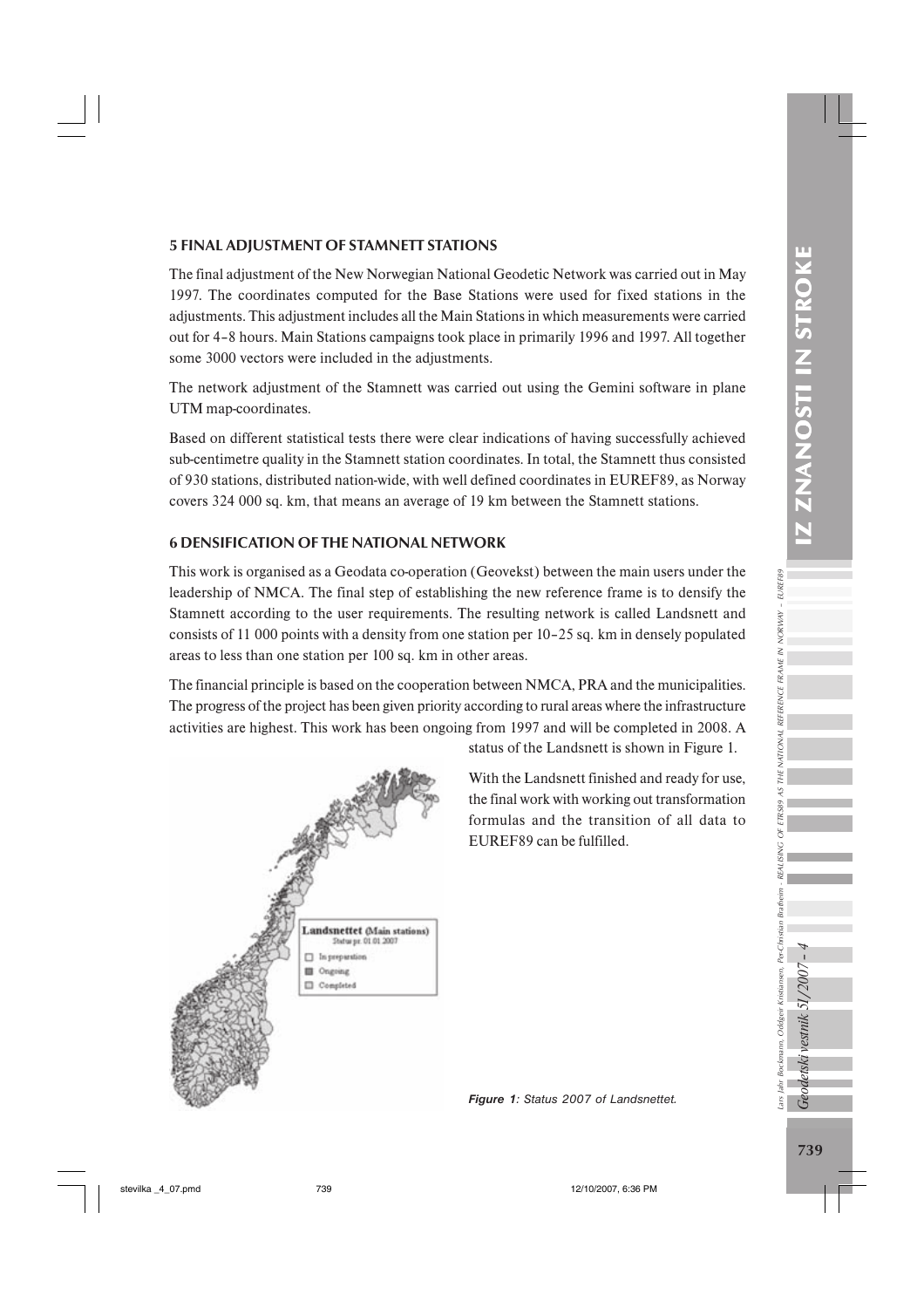# 7 TRANSITION TO EUREF89

The work consists of the following elements

- Preparations, Analysis of existing network
- Start-up meeting, Geovekst agreement, schedule, economics
- Survey plan, local network
- Surveying, control points for transformations
- Transformation test results
- Develop local transformations

All these work packages are organised and coordinated by help of the GEOVEKST forum. At time being the activities concerning these work packages are intensified to reach the goal of having whole Norway covered with local transformations between old and the new EUREF89 within 2008. A status of the transition to EUREF89 in Norway is shown in Figure 2.





Lars Jahr Bockmann, Oddgeir Kristiansen, Per-Christian Bratheim - REALISING OF ETRS89 AS THE NATIONAL REFERENCE FRAME IN NORWAY – EUREF89

**REALISING** 

Bratheim -

ars Jahr Bockmann, Oddgeir Kristiansen, Per-Christian

Geodetski vestnik 51/2007 - 4

OF ETRS89 AS THE NATIONAL REFERENCE FRAME IN NORWAY

 $-$  EUREF89